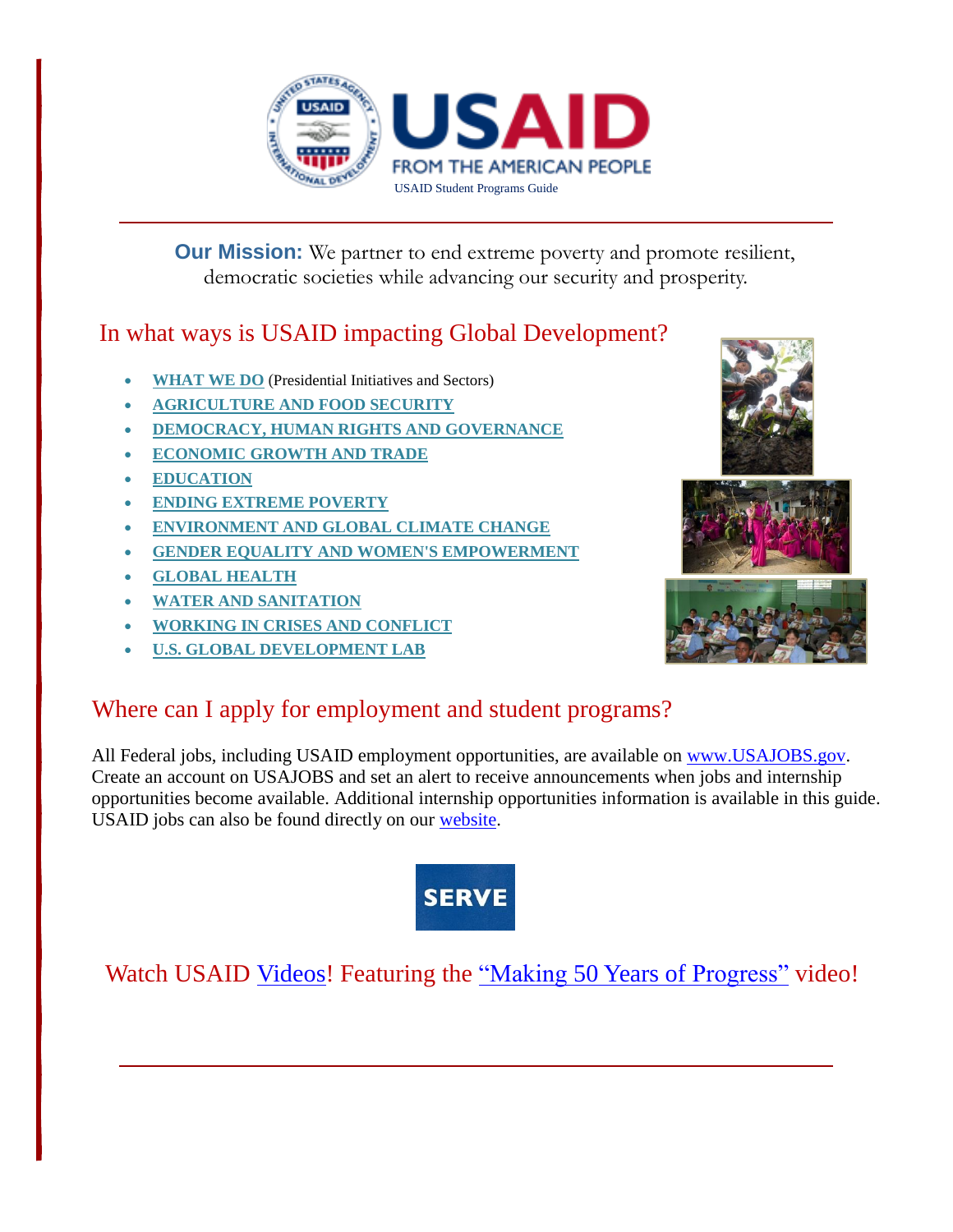



# USAID Paid Internship Programs

### **Hispanic Association of Colleges and Universities**

- Target Audience: Undergraduate Sophomores to graduate level advanced degree
- Website: [www.hnip.net](http://www.hnip.net/)
- Application Deadlines: Spring 2017 September 1, 2016 October 21, 2016

 Summer 2017 - September 1, 2016 – February 15, 2017 Fall 2017 – January 17, 2017 – June 9, 2017

 Costs: Participants will receive a full scholarship to attend the program which covers the cost of tuition, travel to and from Washington, DC, lodging, a meal plan, and the cost of scheduled social and cultural activities.

### **Washington Internship for Native Students (WINS)**

- Target Audience: Undergraduate Sophomores to advance degree
- Website: <http://www.american.edu/spexs/wins/>
- Application Deadlines: Check the website for Spring 2017 summer internship date (TBD)
- Costs: Participants will receive a full scholarship to attend the program which covers the cost of tuition, travel to and from Washington, DC, lodging, a meal plan, and the cost of scheduled social and cultural activities. Participants with a full scholarship will receive a limited stipend to cover incidental expenses.

# USAID Fellowships

To apply for a [USAID](file://///ausnapevsmia01/hr.elr$/kcastillo/USAID%20Fellows%20Programs%20homepage) fellowship click on the links for the particular program on the USAID [Fellows Programs homepage](file://///ausnapevsmia01/hr.elr$/kcastillo/USAID%20Fellows%20Programs%20homepage) [\(https://www.usaid.gov/work-usaid/careers/fellows-program\)](https://www.usaid.gov/work-usaid/careers/fellows-program):

- Presidential [Management](https://www.usaid.gov/work-usaid/careers/fellows-program/presidential-management-fellows-program) Fellows Program
- American Association for the [Advancement](http://fellowships.aaas.org/) of Science
- Franklin Fellows [Program](http://www.careers.state.gov/ff)
- Global Health Fellows [Program](http://www.ghfp.net/)
- [Democracy](http://www.iie.org/Programs/USAID-Democracy-Fellows-and-Grants-Program) Fellows Program
- Donald M. Payne International [Development](http://www.paynefellows.org/?areaid=2&contentid=941&CFID=176&CFTOKEN=61AD4373-F629-4221-9EC195AB5B9C9759) Fellowship
	- Target Audience: Undergraduate Seniors interested in pursuing a graduate degree in an International Relations related degree.
	- Website: [www.paynefellows.org](http://www.paynefellows.org/)
	- Application Deadlines: October 1, 2016 January 20, 2016
	- Costs: Covers travel to and from Washington, DC and housing.
	- Note: Fellows will be employed with USAID at the GS-9 grade level.
- **[Presidential](http://www.whitehouse.gov/the-press-office/2012/08/23/white-house-launches-presidential-innovation-fellows-program) Innovation Fellowship:** Combining the ingenuity of leading problem solvers from across America with federal innovators to tackle projects that aim to fuel job creation, save taxpayers money, and improve the lives of Americans in tangible ways. '

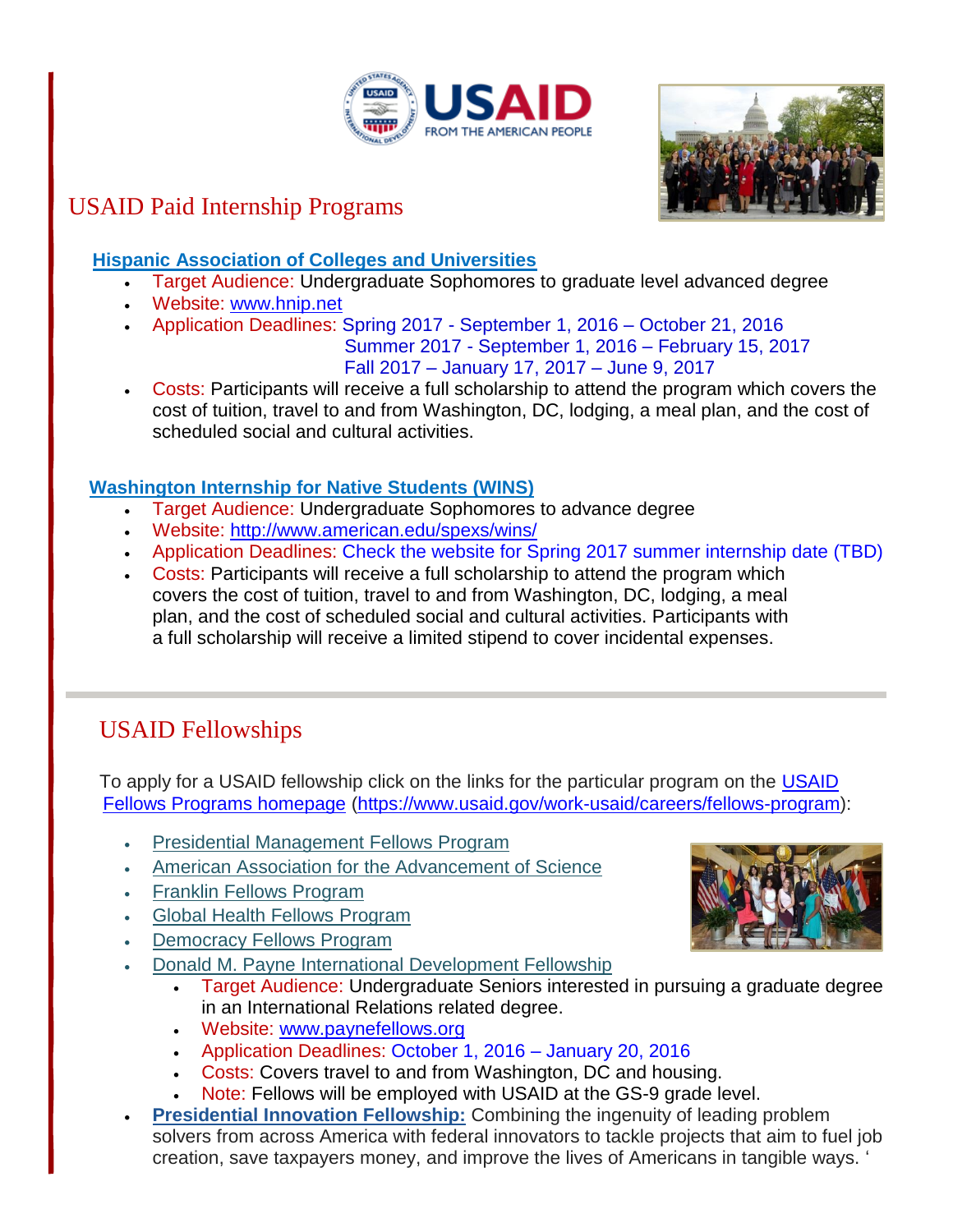

### Unpaid Student Internships & Volunteer Opportunities offered by the USAID Bureaus!

**USAID** sponsors unpaid internships for college and graduate students, depending on the needs of our geographic bureaus and technical offices. The internship provides work experience for current students in temporary jobs that do not convert to permanent employment.

To qualify for an unpaid internship and volunteer opportunities, you must:

- Be a U.S. citizen
- For Paid Internships- Be currently enrolled in a high school, two or four-year college, or university, vocational/technical school, or other certificate program, on at least a half time basis
- For Volunteers- Be currently enrolled in a college or university
- Have a minimum grade point average of 3.0, (students with lower GPAs may be eligible on a case-by-case basis)
- Have good academic standing at your academic institution
- Meet other qualifications as stated in the application
- Provide an official transcript of your grades if requested
- Be eligible for a security clearance if applicable

#### Search for current vacancies/opportunities within the following **USAID** Organizations.

- 1. [Internships in the Office of Food for Peace](https://www.usaid.gov/food-assistance/usaidffp-intern-vacancy-announcement)
- 2. [Internships in the Office of the Senior LGBT Coordinator](https://www.usaid.gov/work-usaid/careers/student-internships/LGBT-office-intern)
- 3. [Internships in the Center for Faith-based and Community Initiatives \(CFBCI\)](https://www.usaid.gov/work-usaid/careers/student-internships/center-faith-based-and-community-initiatives-intern)
- 4. [Internships in the Bureau for Legislative and Public Affairs](https://www.usaid.gov/work-usaid/careers/student-internships/legislative-and-public-affairs)
- 5. [Internships in the Office of the General Counsel](https://www.usaid.gov/work-usaid/careers/student-internships/general-counsel)
- 6. [Office of Transition Initiatives](https://www.usaid.gov/work-usaid/careers/hiring-mechanisms/student-internships/usaidoti-intern-vacancy-announcement)
- 7. [Internships in the Bureau for Africa](https://www.usaid.gov/work-usaid/careers/hiring-mechanisms/student-internships/internships-usaid-africa-bureau)



- **[eInternships](http://www.state.gov/vsfs/)** (virtual student Foreign Service internships): Join USAID or the Department of State's "virtual foreign service" where you can help us do anything from translating SMS messages for disaster relief, creating apps for embassies to using social media tools to engage youth in Mexico! Requires working 10 hours a week.
- **[Volunteers](http://www.volunteersforprosperity.gov/) for Prosperity**: Learn about opportunities to volunteer abroad
- **[Farmer](https://www.usaid.gov/what-we-do/agriculture-and-food-security/supporting-agricultural-capacity-development/john-ogonowski) to Farmer**: Work with international farmers and organizations to help support the needs of host-country agriculture

*NOTICE: Student internships and volunteer opportunities are advertised as they become available. If no announcements are listed, then there are no current vacancies. These opportunities are in Washington, DC. Please continue to check the website for new vacancies and opportunities at* **[www.usaid.gov/work-usaid/careers/student-internships](http://www.usaid.gov/work-usaid/careers/student-internships)***.*